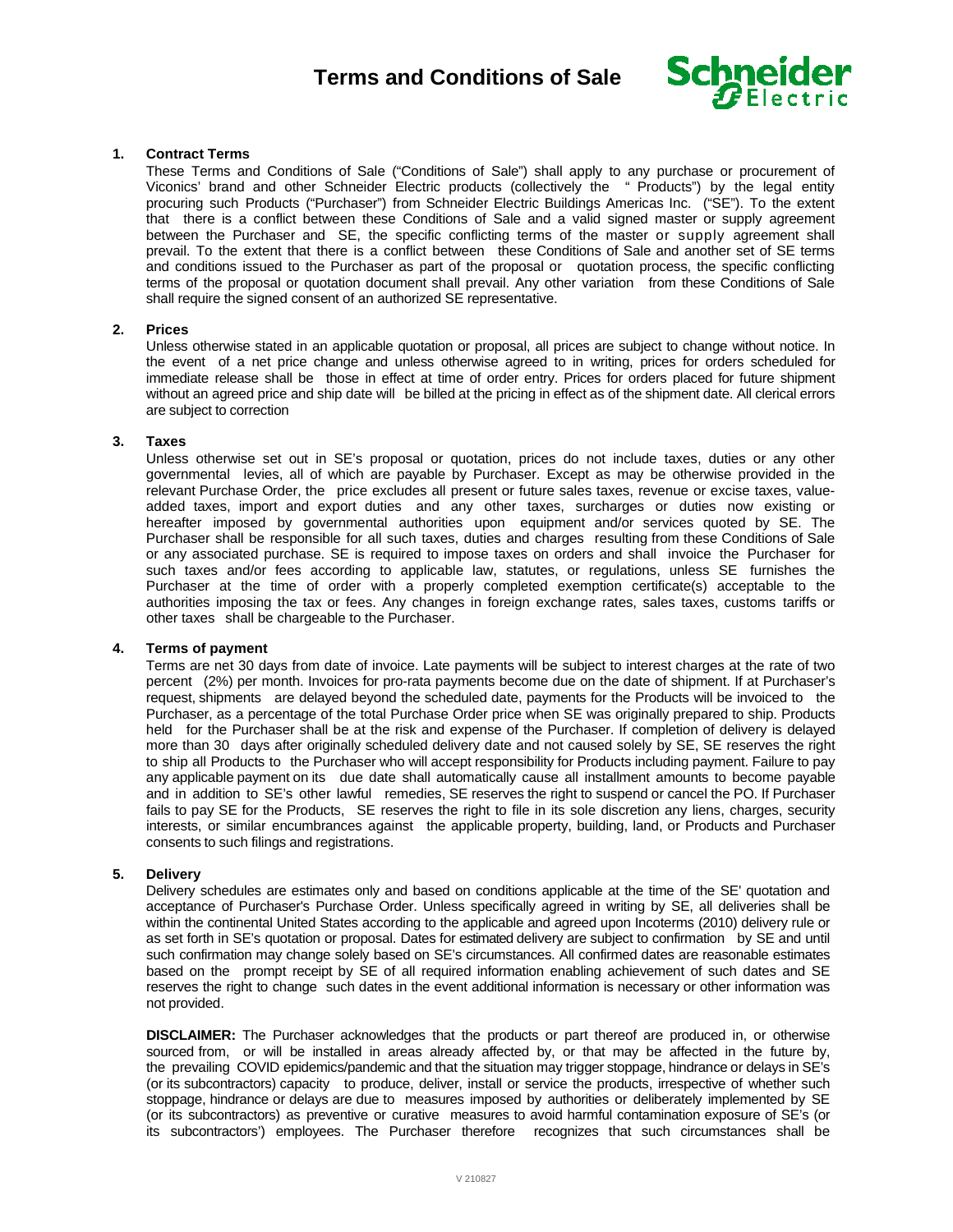

considered as a cause for **excusable delay** not exposing SE to contractual sanctions including without limitation, delay penalties, liquidated or other damages or termination for default.

# **6. Risk of loss**

Risk of loss shall pass to the Purchaser upon completion of delivery according to the applicable Incoterm (2010) rule or as agreed to by the parties. Delivery of Products by SE will be deemed to be made to the Purchaser upon obtaining a signed receipt from the carrier showing receipt of the Products in good order. Title passes on full payment.

# **7. Substitutions**

SE may furnish suitable substitutes for Products unobtainable because of priorities or regulations established by governmental authority or non-availability of materials from suppliers, provided such substitutions do not adversely affect the technical soundness of the Products. SE assumes no liability for deviation from published dimensions and descriptive information not essential to proper performance of the Products.

# **8. Shortage**

Claims for shortages or errors must be submitted to SE within 30 days after invoice date, and failure to give such notice shall constitute unqualified acceptance and a waiver of all such claims by the Purchaser.

#### **9. Installments**

SE reserves the right to make shipments in installments, unless otherwise expressly stipulated in a specific Purchase Order; and all such installments when separately invoiced shall be paid for when due per invoice without regard to subsequent shipments. Delay in shipment of any installment shall not relieve Purchaser of its obligation to accept remaining shipments.

## **10. Force Majeure**

SE will be excused from and not be liable for any non-performance of a Purchase Order if such delay or non- performance is due to any cause beyond the reasonable control of SE, or which SE could not reasonably foresee or reasonably provide against, and which prevents SE from carrying out the terms of the Purchase Order. This includes but is not limited to the following: war, revolution, insurrection or hostilities (whether declared or not), riot, economic upheaval, pandemic, epidemic, civil commotion or uprising, flood, earthquake, tempest, hurricane, lightning or other natural disaster; fire or explosion; strike, lockout or other industrial disturbance whether at SE or one of its suppliers; sabotage, accident, embargo, car shortage, wrecks or delays in transportation, non-delivery of materials or order or action of government authority. Any delay resulting from such cause shall extend the date of delivery accordingly. SE reserves the right to cancel a Purchase Order, if in its opinion such circumstances threaten or cause extended delay in the performance thereof.

# **11. Standard Limited Warranty**

SE warrants the Products against defects in material and workmanship arising under normal use for a period of 18 months from the date of delivery unless another warranty period is specifically agreed in writing by SE. The obligation under this warranty is limited to the repair or replacement, at SE's option, of Products, f.o.b. shipping point provided that prompt notice of any defect is given by Purchaser to SE's in writing within the applicable warranty period and that upon the Purchaser's return of the defective Product(s) to SE, properly packed and with transportation charges prepaid by Purchaser, an inspection thereof shall reveal to SE's satisfaction that Purchaser's claim is valid under the terms of this warranty. Should the suspected nonconforming Product upon inspection and testing be found to be in conformance to operative conditions, SE reserves the right to reverse any given credit and back charge any freight and testing costs incurred by SE. The repaired or replaced Product shall continue to be covered under this warranty for the remainder of the original 18-month warranty period.

Exclusions & Limitations: This warranty shall not apply (a) to products not manufactured by SE, (b) to Products that have been repaired or altered by anyone other than SE so as, in SE's judgment, affects the same adversely, (c) SE's conformance with Buyer's design of the Products; or (e) to Products that appear to be subjected to negligence, accident, or damage by circumstances beyond SE's control, or improper use, operation, maintenance or storage, or to other than normal use. The foregoing warranties do not cover reimbursement for labor, transportation, removal, installation, temporary power, or any other expenses that may be incurred in connection with repair or replacement. Purchaser shall assume all responsibility and expense for dismantling, removal, re-installation and freight in connection with the foregoing. THESE WARRANTIES, CONDITIONS, AND EXCLUSIONS ARE EXCLUSIVE AND IN LIEU OF ALL OTHER EXPRESS OR IMPLIED WARRANTIES, CONDITIONS, REPRESENTATIONS AND GUARANTEES (EXCEPT WARRANTIES OF TITLE), INCLUDING, BUT NOT LIMITED, TO IMPLIED WARRANTIES OF MERCHANTABILITY, MERCHANTABLE QUALITY, AND FITNESS FOR A PARTICULAR PURPOSE. EXCEPT AS MAY BE PROVIDED IN WRITING BY SE, SE SHALL NOT BE SUBJECT TO ANY OTHER OBLIGATIONS OR LIABILITIES WHATSOEVER THAN AS STATED ABOVE WITH REGARD TO PRODUCTS AND SERVICES SOLD BY SE TO PURCHASER.

Non-SE products: With respect to any other products that SE may supply or provide under the applicable Purchaser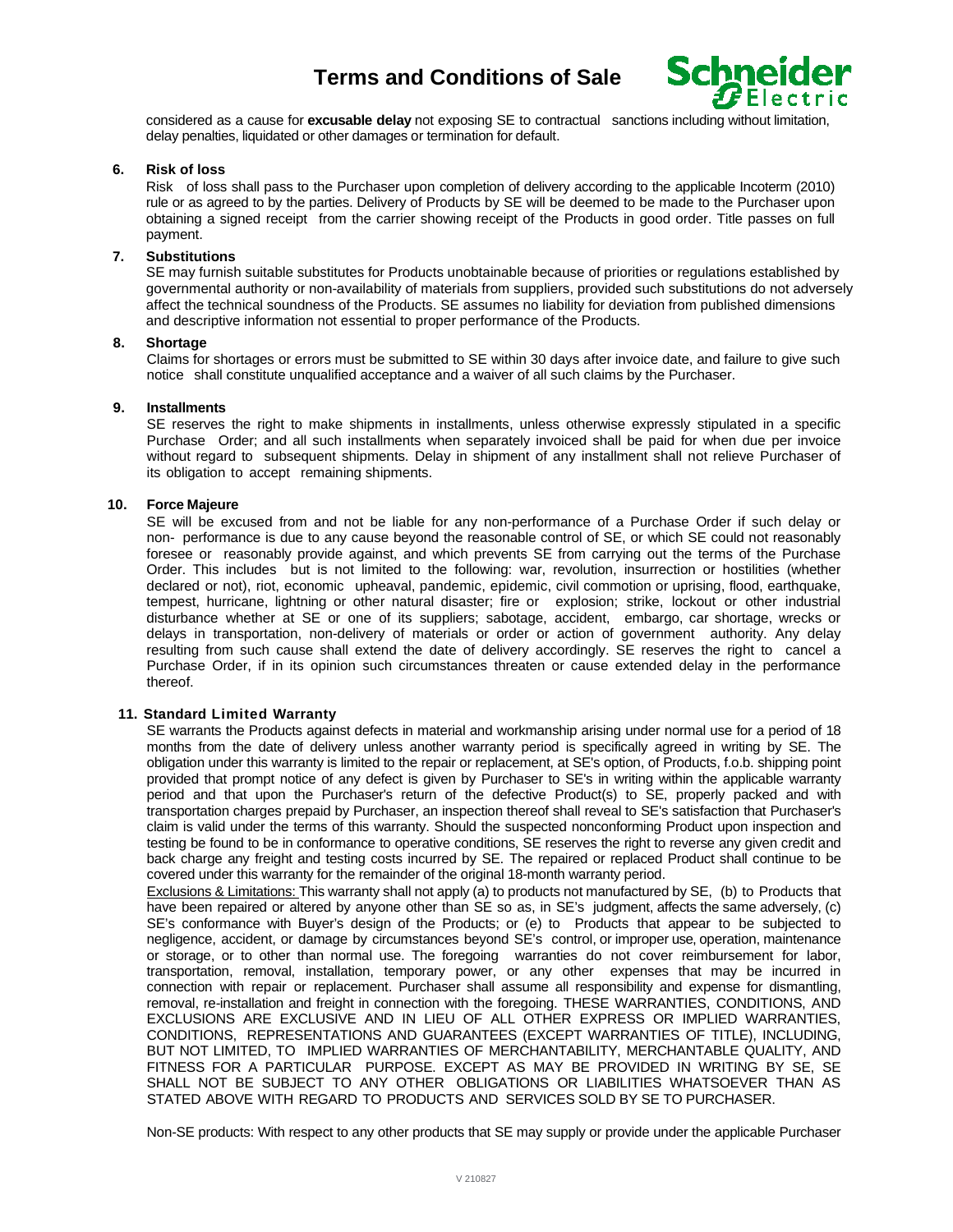

Order, the warranty obligations of SE shall in all respects conform and be limited to the warranty actually extended to SE by such non-SE supplier.

## **12. Return of Products**

No Products may be returned without first obtaining SE's written permission and a returned material identification tag. Returned Products must be of current manufacture, in the original packaging, unused, undamaged and in saleable condition. Returned Products must be securely packed to reach SE without damage and labeled with the return authorization number. For any returns, SE will be pay the carrier and deduct the freight charges from the credit unless if returns result from SE error, freight charges will be paid by SE. Any cost incurred by SE to put Products in first class condition will be charged to the Purchaser. Returns must originate from the original Purchaser account number. Returns will be credited at the original price paid as indicated on the invoice or Purchase Order associated to the Products being returned as provided by the Purchaser. If no invoice number or Purchase Order number is provided, then credit will be issued based on the into stock price in effect 12 months prior to date of return authorization and will also have an additional 25% processing fee applied. SE Products, which are listed in the current product list as returnable and which are accepted for credit, not involving a SE error, shall be assessed a restocking fee of 25% of the invoice price.

## **13. Intellectual Property**

SE retains ownership of all right, title and interest (including copyright and patent rights) in and to the intellectual property relating to Products and work product relating to these. Nothing in these Conditions of Sale constitutes a transfer or conveyance of any right, title or interest in such intellectual property, including without limitation any software or firmware contained in those, except the limited right to use it as provided in the documentation. As to Products proposed and furnished by SE, SE shall defend any suit or proceeding brought against Purchaser so far as based on a claim that such Products constitute an infringement of any copyright, trademark or patent in the United States or Canada. This obligation shall be effective only if Purchaser shall have made all payments then due hereunder and if SE is notified promptly in writing and given authority, information, and assistance at SE's expense for the defense of the same. In the event the use of such Products by Purchaser is enjoined in such a suit, SE shall, at its expense, and at its sole option, either (a) procure for the Purchaser the right to continue using such Products (b) modify such Products to render them non-infringing, or (c) replace such Products with non-infringing Products. SE will not be responsible for any compromise or settlement made without its written consent. The foregoing states the entire liability of SE for patent, trademark or copyright infringement, and in no event shall SE be liable if any infringement charge is based on the use of SE Products for a purpose other than that for which it was sold by SE. As to any Products furnished by SE to Purchaser and manufactured or provided in accordance with designs proposed by Purchaser, the Purchaser shall indemnify SE against any award made against SE for patent, trademark, or copyright infringements.

#### **14. Software**

Any software or computer information, in whatever form that is provided with Products manufactured by SE, is licensed to Purchaser solely pursuant to standard licenses of SE or its supplier of such software or computer information which licenses are hereby incorporated by reference and are available upon request. SE does not warrant that such software or computer information will operate error-free or without interruption, and SE warrants only that during the warranty period applicable to the Products that the software will perform its essential functions. If such software or computer information fails to conform to such warranty, SE will, at its option, provide an update to correct the non- conformance or replace the software or computer information with the latest available version containing a correction. SE shall have no other obligation to provide updates or revisions.

### **15. LIMITATION OF LIABILITY**

NOTWITHSTANDING ANY PROVISION OF THESE CONDITIONS OF SALE OR ANY OTHER CONTRACT DOCUMENT TO THE CONTRARY, IN NO EVENT SHALL EITHER PARTY, ITS OFFICERS, DIRECTORS, AFFILIATES OR EMPLOYEES BE LIABLE FOR ANY FORM OF INDIRECT, SPECIAL, CONSEQUENTIAL OR PUNITIVE DAMAGES, INCLUDING, BUT NOT LIMITED TO, LOSS OF USE, LOSS OF PRODUCTION, LOSS OF PRODUCT, LOSS OF REVENUE, PROFITS OR LOSS OF DATA DAMAGES WHETHER SUCH DAMAGES ARISE IN CONTRACT OR TORT, IRRESPECTIVE OF FAULT, NEGLIGENCE OR STRICT LIABILITY OR WHETHER SUCH PARTY HAS BEEN ADVISED IN ADVANCE OF THE POSSIBILITY OF SUCH DAMAGES. NOTWITHSTANDING ANY OTHER PROVISION OF THESE CONDITIONS OF SALE OR ANY OTHER CONTRACT DOCUMENT TO THE CONTRARY, AND TO THE EXTENT PERMITTED BY APPLICABLE LAW, THE MAXIMUM LIABILITY OF SE FOR DAMAGES HEREUNDER SHALL NOT EXCEED THETOTAL AMOUNT OF THE PURCHASE ORDER FROM WHICH LIABILITY AROSE.

## **16. Insurance**

SE shall maintain reasonable insurance coverage (e.g., commercial general liability, worker's compensation, automobile) in such amounts as SE deems appropriate in accordance with industry practice. Certificate of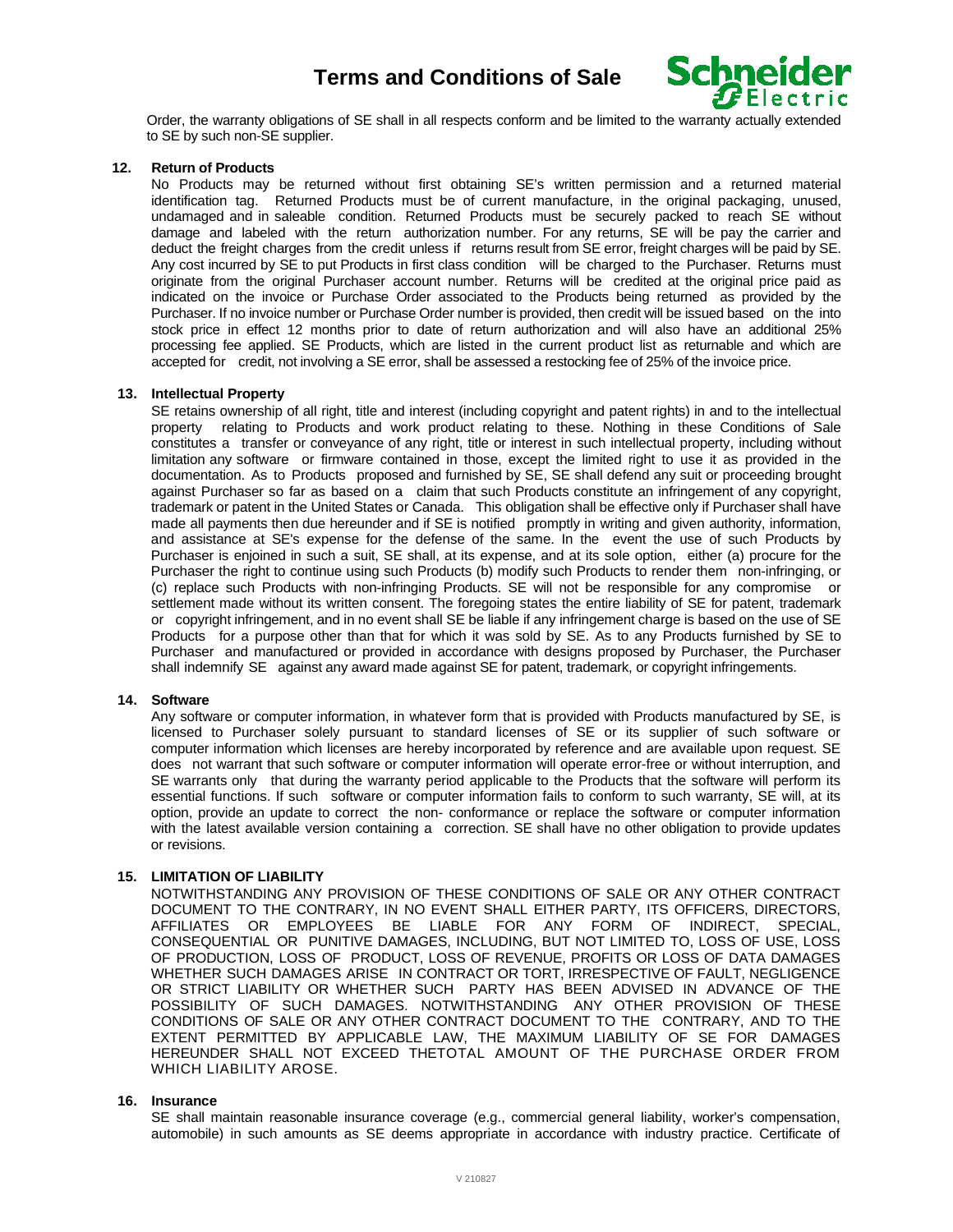

insurance evidencing this may be provided on request.

# **17. Import and Export**

- (a) The Products and services provided by SE pursuant to these Conditions of Sale and/or under the applicable Purchase Order or contract contain or may contain components and/or technologies from the United States of America ("US"), the European Union ("EU") and/or other nations. Purchaser acknowledges and agrees that the Products, assignment and/or usage of the Products, Software, Services, information, other deliverables and/or the embedded technologies (hereinafter referred to as "Deliverables") under these Terms and Conditions of Sale shall fully comply with related applicable US, EU and other national and international export control laws and/or regulations.
- (b) Unless applicable export license/s has been obtained from the relevant authority and SE has approved, the Deliverables shall not (i) be exported and/or re-exported to any destination and party (may include but not limited to an individual, group and/or legal entity) restricted by the applicable export control laws and/or regulations; or (ii) be used for those purposes and fields restricted by the applicable export control laws and/or regulations. Purchaser also agrees that the Deliverables will not be used either directly or indirectly in any rocket systems or unmanned air vehicles; nor be used in any nuclear weapons delivery systems; and will not be used in any design, development, production or use for any weapons which may include but not limited to chemical, biological or nuclear weapons.
- (c) If any necessary or advisable licenses, authorizations or approvals are not obtained, whether arising from inaction by any relevant government authority or otherwise, or if any such licenses, authorizations or approvals are denied or revoked, or if the applicable export control laws and/or regulations would prohibit SE from fulfilling any order, or would in SE's judgment otherwise expose SE to a risk of liability under the applicable export control laws and/or regulations if it fulfilled the order, SE shall be excused from all obligations under such order and/or these Terms and Conditions of Sale.

# **18. Cybersecurity**

Purchaser's Obligations for Its Systems: Purchaser is solely responsible for the implementation and maintenance of a comprehensive security program ("Security Program") that contains reasonable and appropriate security measures and safeguards to protect its computer network, systems, machines, and data (collectively, "Systems"), including those Systems on which it runs the Products or Services provided by SE, against Cyber Threats. "Cyber Threat" means any circumstance or event with the potential to adversely impact, compromise, damage, or disrupt Purchaser's Systems or that may result in any unauthorized access, acquisition, loss, misuse, destruction, disclosure, and/or modification of Purchaser's Systems, including any data, including through malware, hacking, or similar attacks.

Without limiting the foregoing, Purchaser shall at a minimum:

- (a) have qualified and experienced personnel with appropriate expertise in cybersecurity maintain Purchaser's Security Program, and have such personnel regularly monitor cyber intelligence feeds and security advisories applicable to Purchaser's Systems or Purchaser's industry.
- (b) promptly update or patch its Systems or implement other appropriate measures based on any reported Cyber Threats and in compliance with any security notifications or bulletins, whether publicly disclosed on SE's security notification webpage at https://www.se.com/ww/en/work/support/cybersecurity/securitynotifications.jsp or otherwise provided to Purchaser.
- (c) regularly monitor its Systems for possible Cyber Threats.
- (d) regularly conduct vulnerability scanning, penetration testing, intrusion scanning, and other cybersecurity testing on its Systems; and
- (e) meet the recommendations of SE's Recommended Cybersecurity Best Practices, available at https://www.se.com/us/en/download/document/7EN52-0390/, as may be updated by SE from time to time, and then-current industry standards.
- (f) Purchaser's Use of the Products, Software, and Services: SE may release Updates and Patches for its Products, Software, and Services from time to time. Purchaser shall promptly install any Updates and Patches for such Products, Software, or Services as soon as they are available in accordance with SE's installation instructions and using the latest version of the Products or Software, where applicable. An "Update" means any software that contains a correction of errors in a Product, Software, or Service and/or minor enhancements or improvements for a Product, Software, or Service, but does not contain significant new features. A "Patch" is an Update that fixes a vulnerability in a Product, Software, or Service. Purchaser understands that failing to promptly and properly install Updates or Patches for the Products, Software, or Services may result in the Products, Software, or Services or Purchaser's Systems becoming vulnerable to certain Cyber Threats or result in impaired functionality, and SE shall not be liable or responsible for any losses or damages that may result.
- (g) Identification of Cyber Threats: If Purchaser identifies or otherwise becomes aware of any vulnerabilities or other Cyber Threats relating to the Products, Software, or Services for which SE has not released a Patch, Purchaser shall promptly notify SE of such vulnerability or other Cyber Threat(s) via the SE's Report a